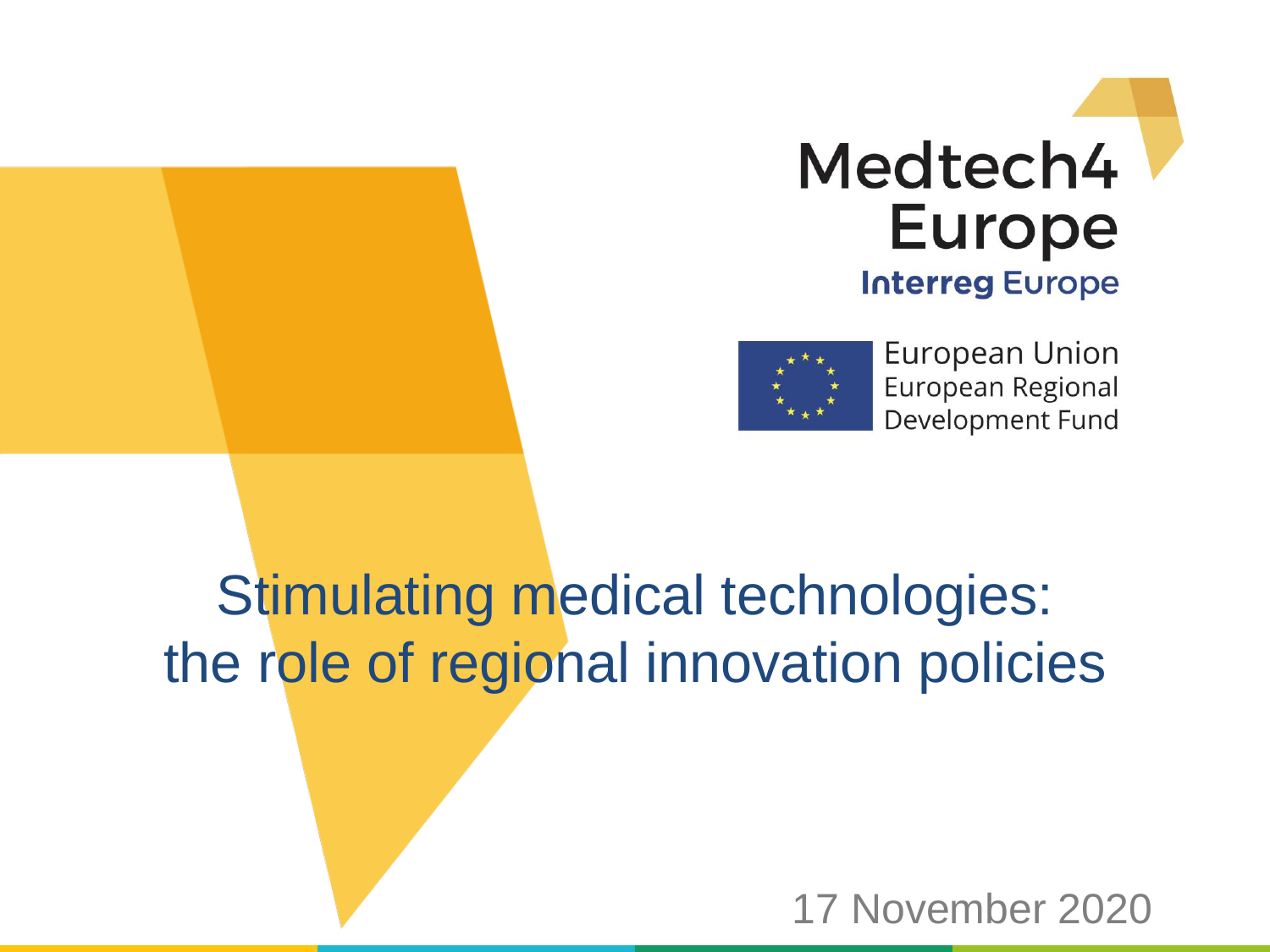## Baden-Württemberg



### **Challenge:**

- regulatory burden, specifically new challenges in the context of the MDR
- **•** fragmented information on clinical studies
- Need for a centralized source of information and support

### **Learning from the project:**

- Good Practice « Trial Nation » (DK)
- Stakeholder input from State-of-Play
- Study Visit Maastricht: "Workshop on clinic-friendly environment"

### **Action planned:**

■ reinforce and continue existing initiative offering stakeholders **centralized support in clinical studies** in terms of information, guidance, and stakeholder exchange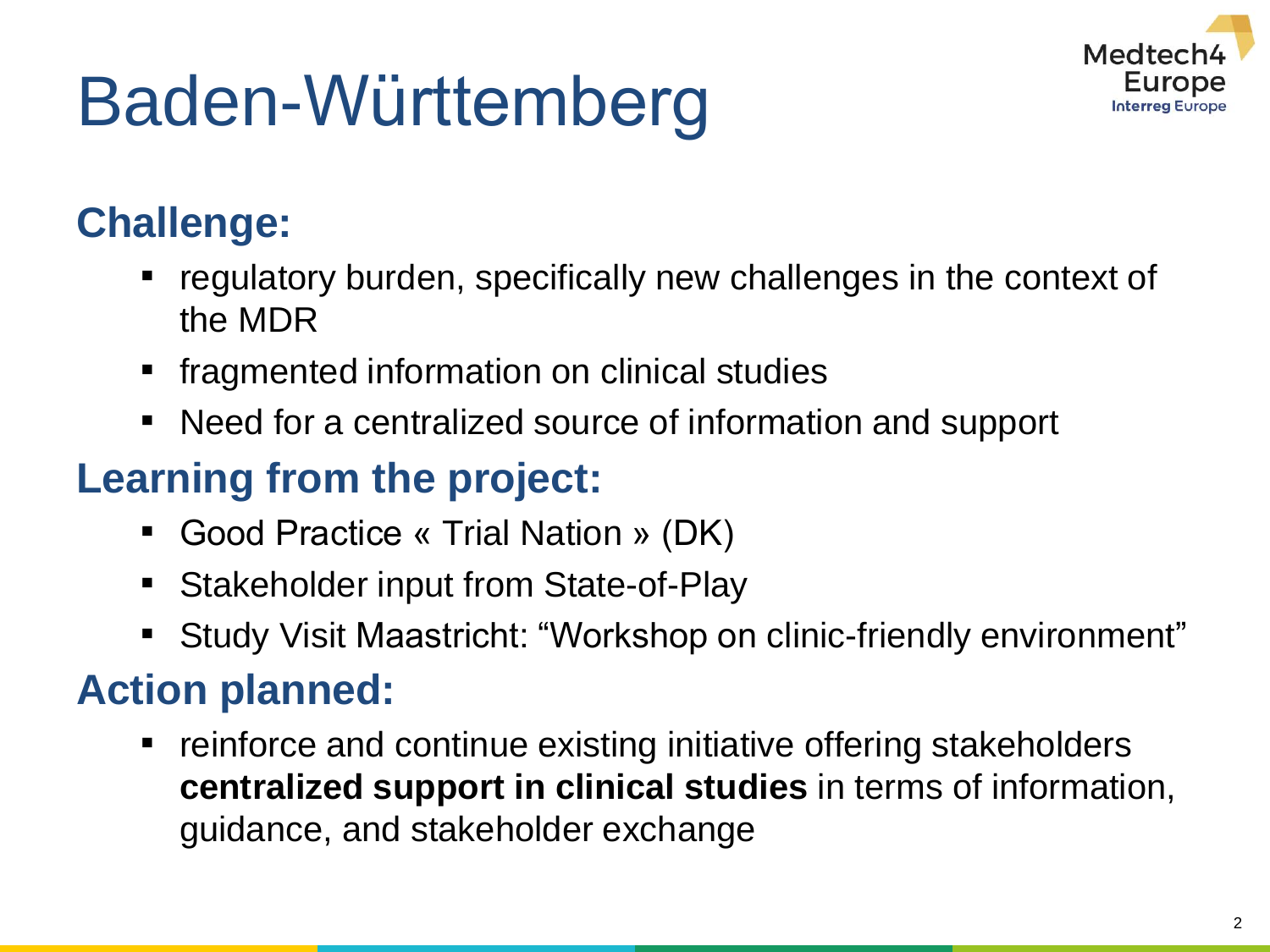

### Auvergne-Rhône-Alpes **Challenge:**

A strong financial support from the Region AURA to technological platforms, but Medtech SMEs do not take as much advantage as they could of technological platforms

**Lack of accessibility of technological platforms for SMEs:**

- Not enough internal expertise
- Not enough financial resources

#### **Learning from the project:**

Voucher program operated by the Danish Technological University, financed through OP ERDF 2014-2020

### **Action planned:**

- Extending Easytech voucher program (support to collaboration between SMEs and RTOs in digital application) in all technological fields used in medtech
- Funded through ERDF 2021-2027



3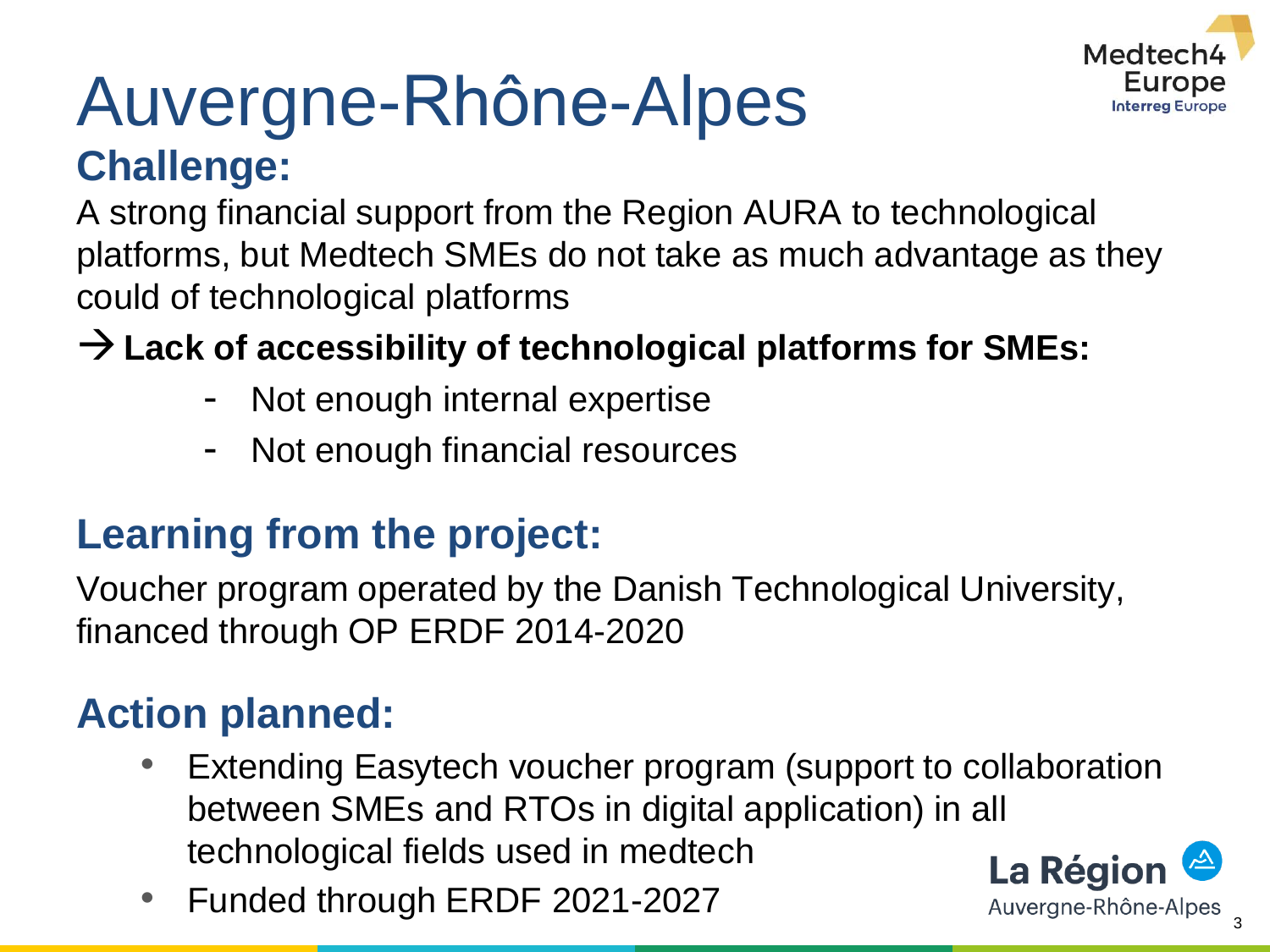

# Limburg

### **Challenge:**

■ More internationalisation in our ecosystem through EU cooperation, EU projects and EU Smart Specialisation

### **Learning from the project:**

▪ Our own stakeholders got connected in DK and learnt !

### **Action planned in phase 2:**

- Webinars for all European Regions note 2 Dec 2020
- Focussed action on Lombardy ecosystem and regmed

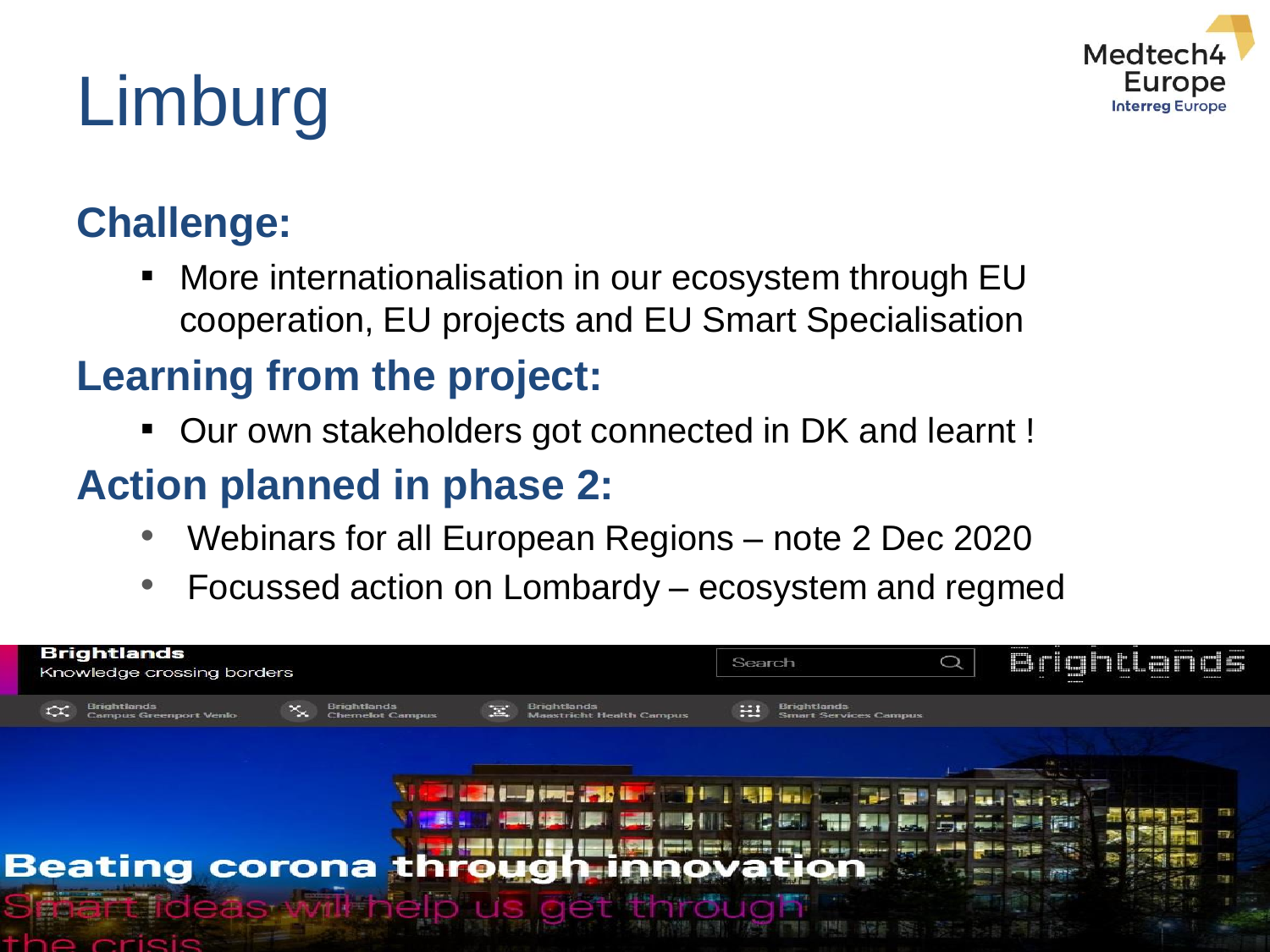## South-Transdanubia



#### **Challenge:**

- **initial development:** immature transfer of research results to innovative production, financing and intellectual property issues, only few innovative projects as demonstrators
- **ecosystem pitfall:** need for adequate organizational, professional and technological background that significantly increases market efficiency of medical technology development organizations

#### **Learning from the project:**

- **methods of increasing human, professional and technological capacities:** cutting edge solutions from the DK and FR
- **good practices:** EIT Health Summer University (FR), Business Support Program in the Capital Region (DK), CEA Technological Innovation Exhibition Space (FR)

**Action planned:**

• **capacity building** of medical technology enterprises

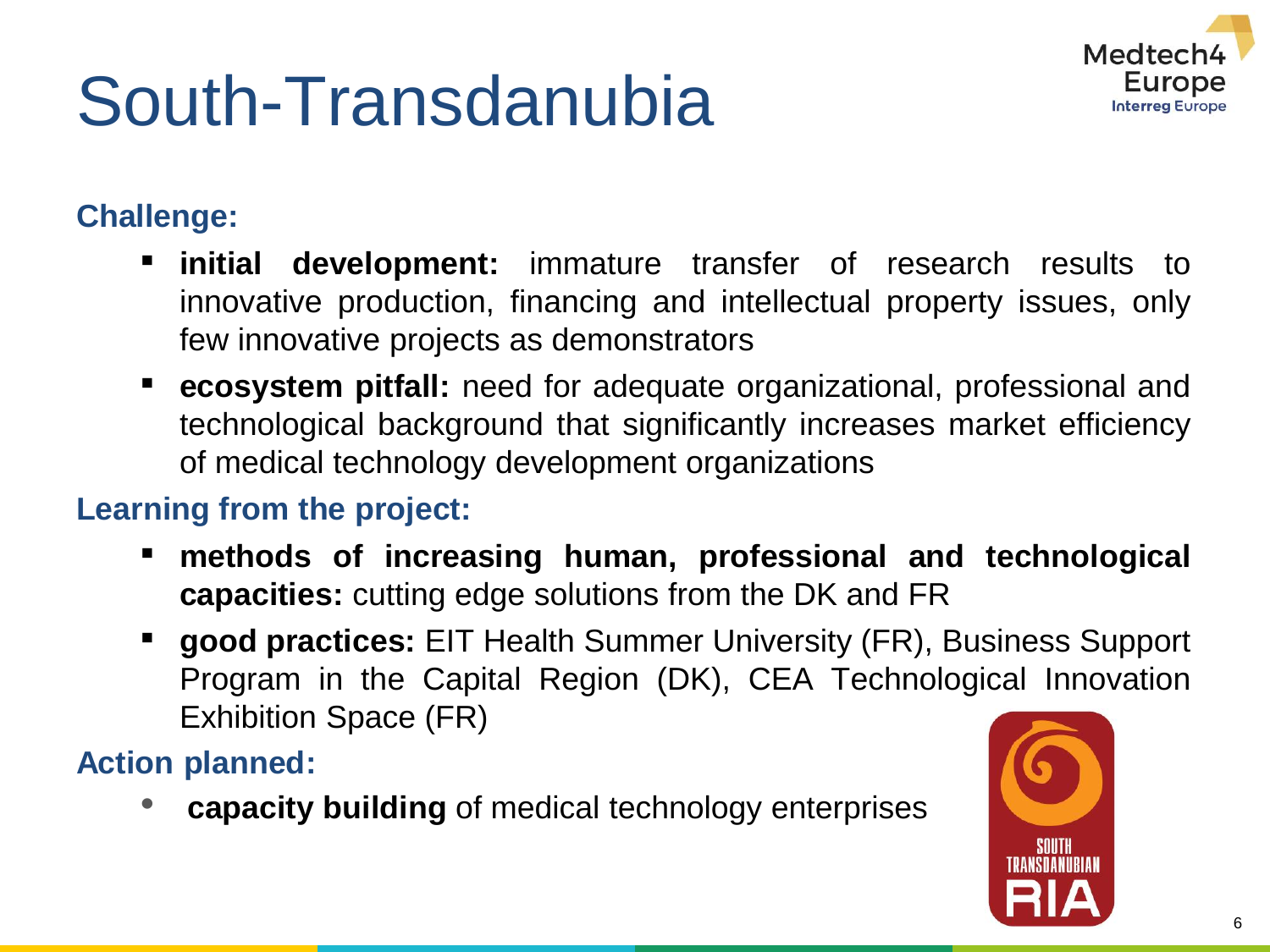







**Upper Silesian** Agency for Entrepreneurship **GAPR** for Entrepreneurship<br>**GAPR** and Development Ltd.

Image source: Marshal's Office materials. PHOTOG R A P H S : Radosław Kaźmierczak W. Korpusik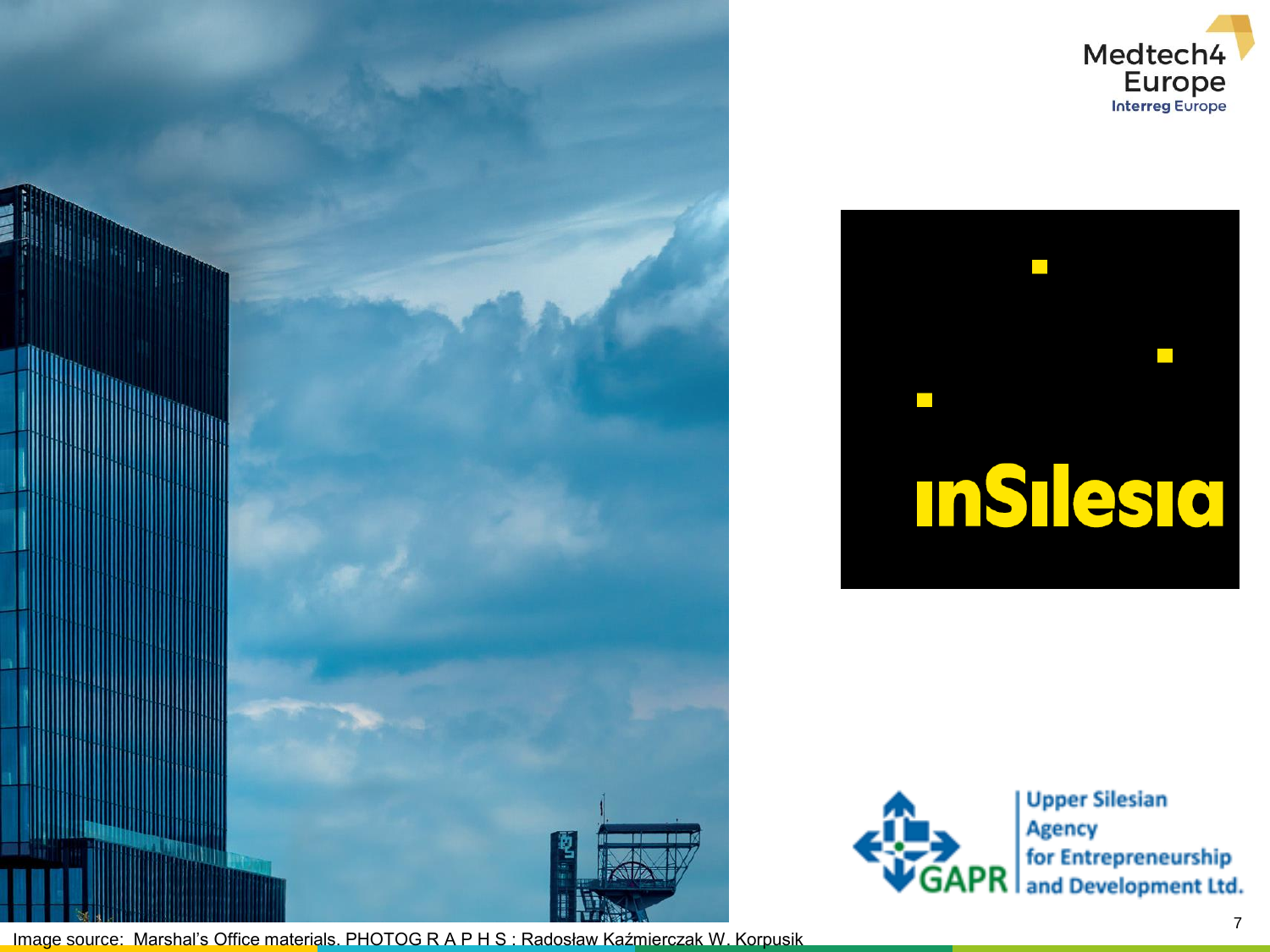

## Upper Silesia

### **Challenge:**

- **strengthening the networking** of universities, research institutions and SMEs
- regional innovation ecosystem challenge: **adaptation and further professionalization,**
- understanding the sector, its products and development perspectives in the context of **cross-sectoral cooperation**
- **transition challenges**

### **Learning from the project:**

■ concept of joint awareness building and learning offered **in the Capital Region of Denmark within the Copenhagen Health Innovation,**  Health Campus and Innovation Factory (**Province of Limburg**), **Baden-Württemberg, best practices and examples from other partners**

### **Action planned:**

- **Medtech Innovation Infrastructure**
- **Developing the non-financial support scheme for medtech**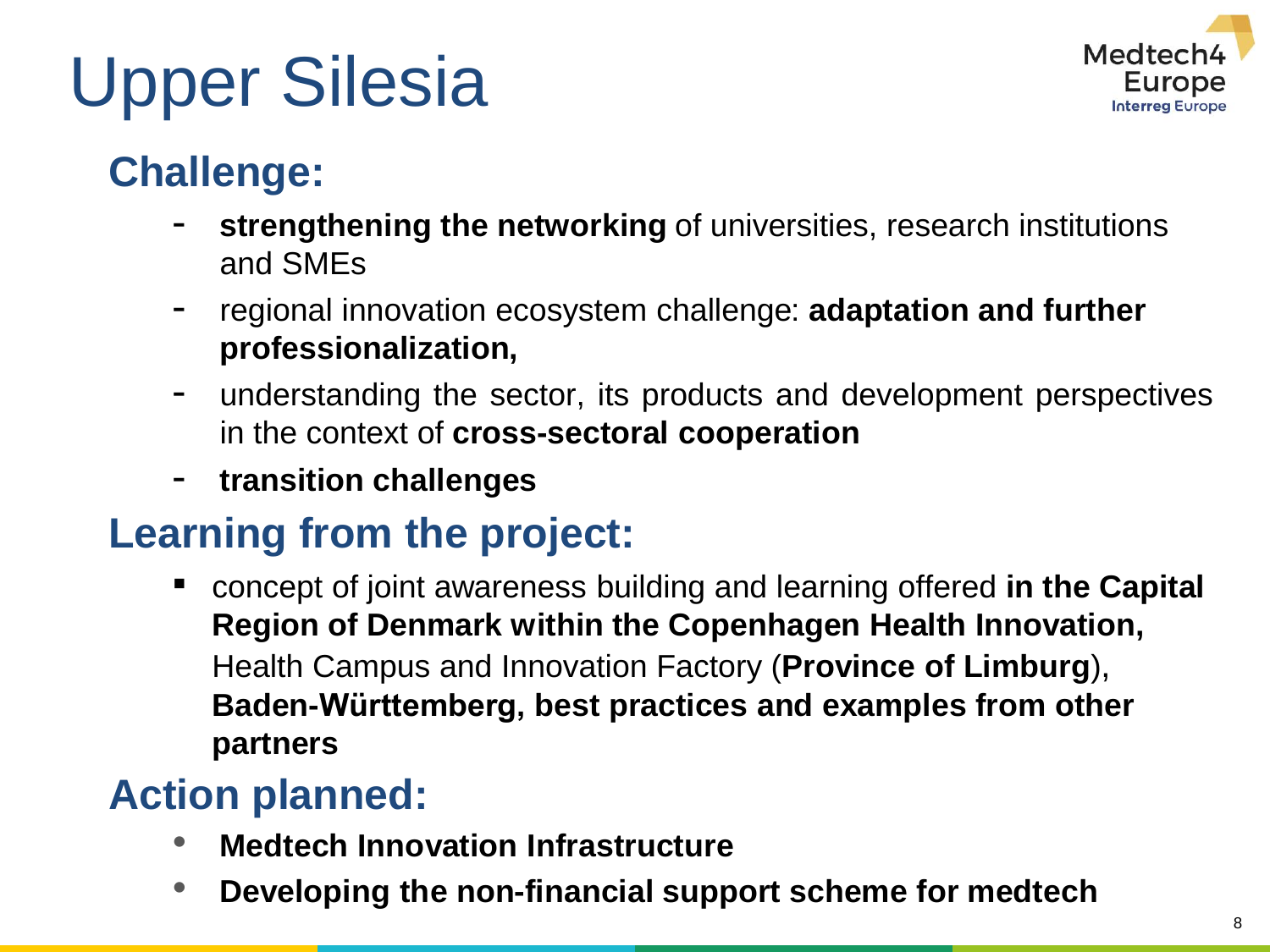

# The Capital Region of Denmark

### **Challenge:**

Too many crucial product decisions are made based on the assumptions of Medtech developers' internal team without involving Healthcare professionals or patients.

### **Learning from the project:**

#### Brightlands Ecosystem, Health Campus and Innovation Factory (Province of Limburg)

Other good practices which should be mentioned: Health Capital Helsinki and Upgraded Community (Helsinki-Uusimaa regional council), Clinical Investigation Center for Technology Innovation - CIC-IT (Auvergne Rhone Alpes), Ecosistema Innovazione Lecco (Lombardy Region ) and Regional Specialized Observatories(Upper Silesia region)

### **Action planned:**

Regional hospital infrastructure for SME partnerships – with focus on medtech



**The Capital Region** of Denmark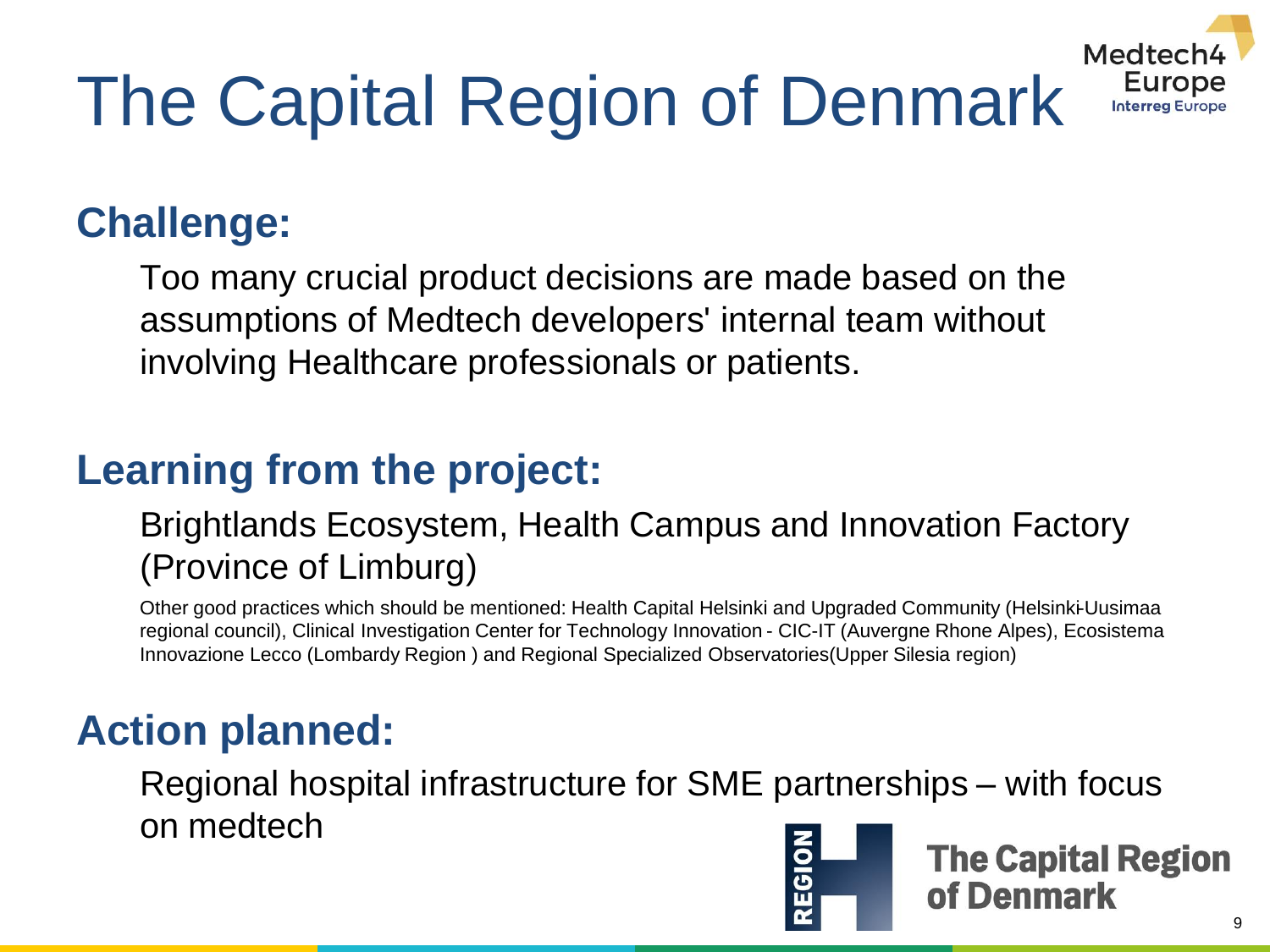

# **Lombardy**

### **Challenge:**

- Helping Innovative SMEs and start-ups to get past the last mile of medical product commercialization
- Helping SMEs and Research Organizations in developing and accessing clinical studies

### **Learning from the project:**

- The topic of Clinical Trials came up often during the works, starting from the Stuttgart visit in November 2018 or during the Maastricht workshop on clinical-friendly environments.
- Copenhagen, with "Trial Nation" showed how it is possible to build a more efficient ecosystem for trials.

#### **Action planned:**

- Creation of a Virtual (or diffused) Competence Centre on Technological Transfer and Clinical Trials which should work as a source of information, suggestions and guidance for those who are willing to setup clinical trials.
- The core of the platform should be a Board of experts composed by representatives of the Research, University, Clinical and SMEs